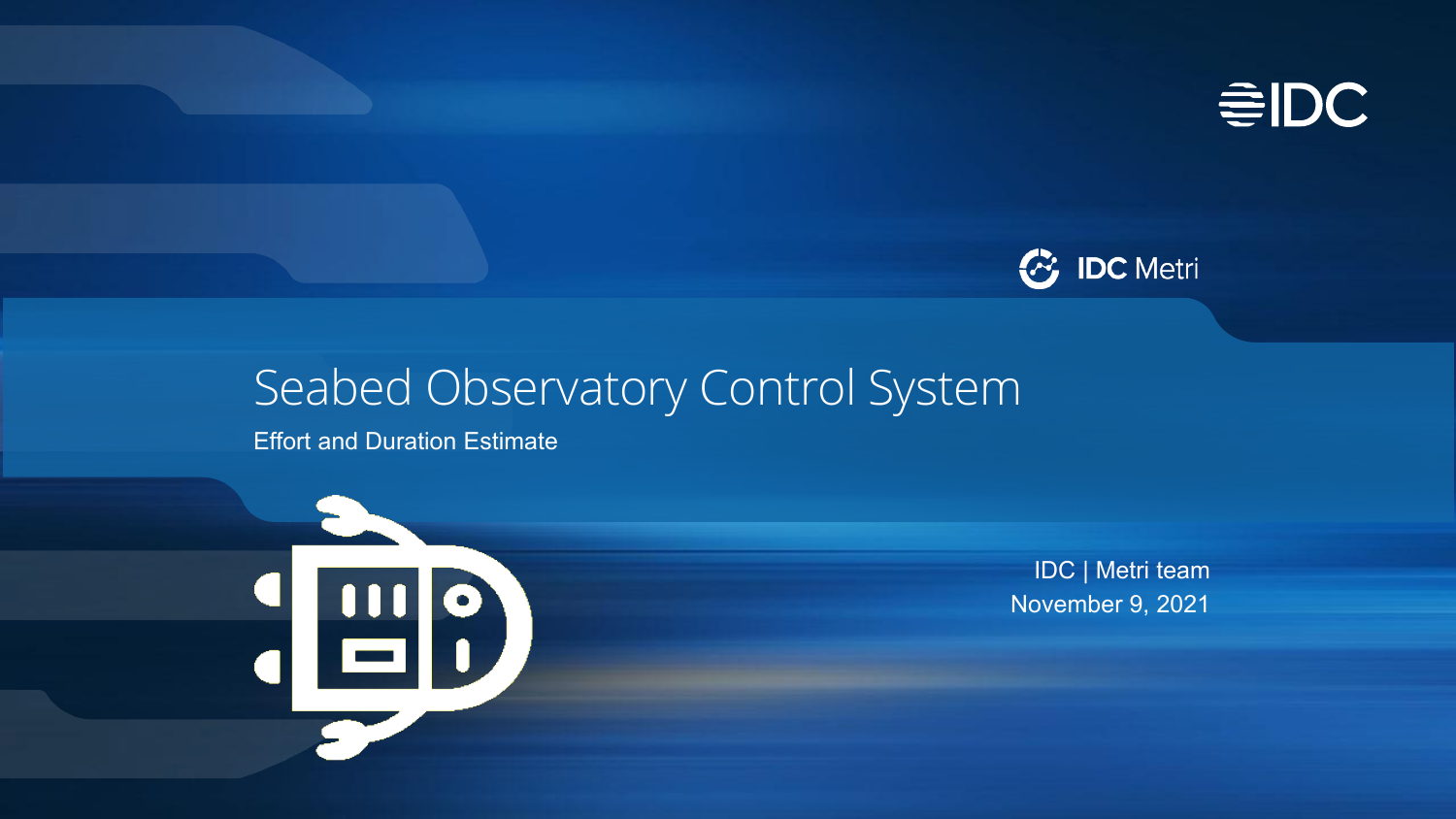

# Agenda

- 1. Measurement Strategy
- 2. Meet the team
- 3. Approach
- 4. Assumptions
- 5. Results



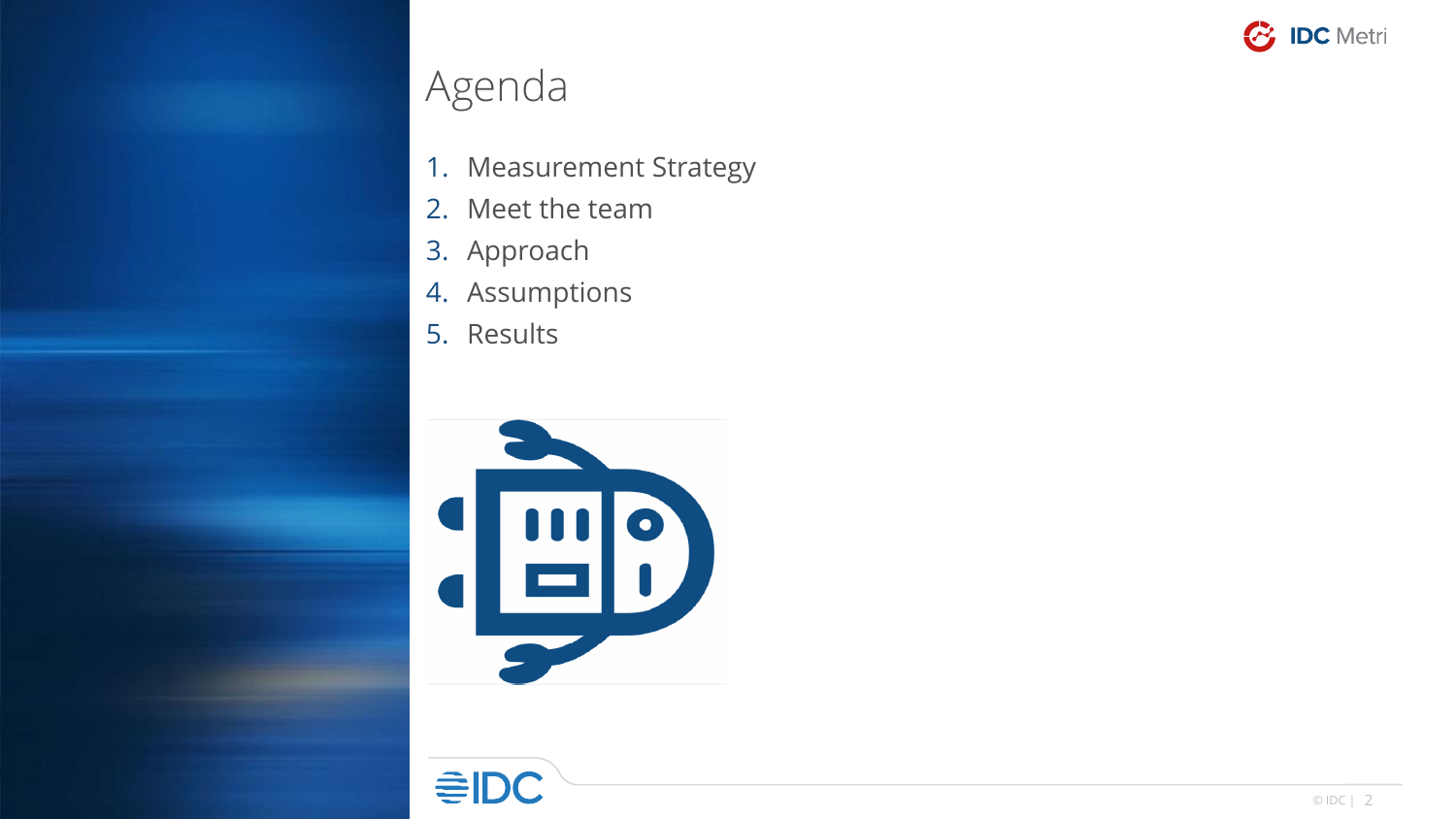



# Measurement Strategy

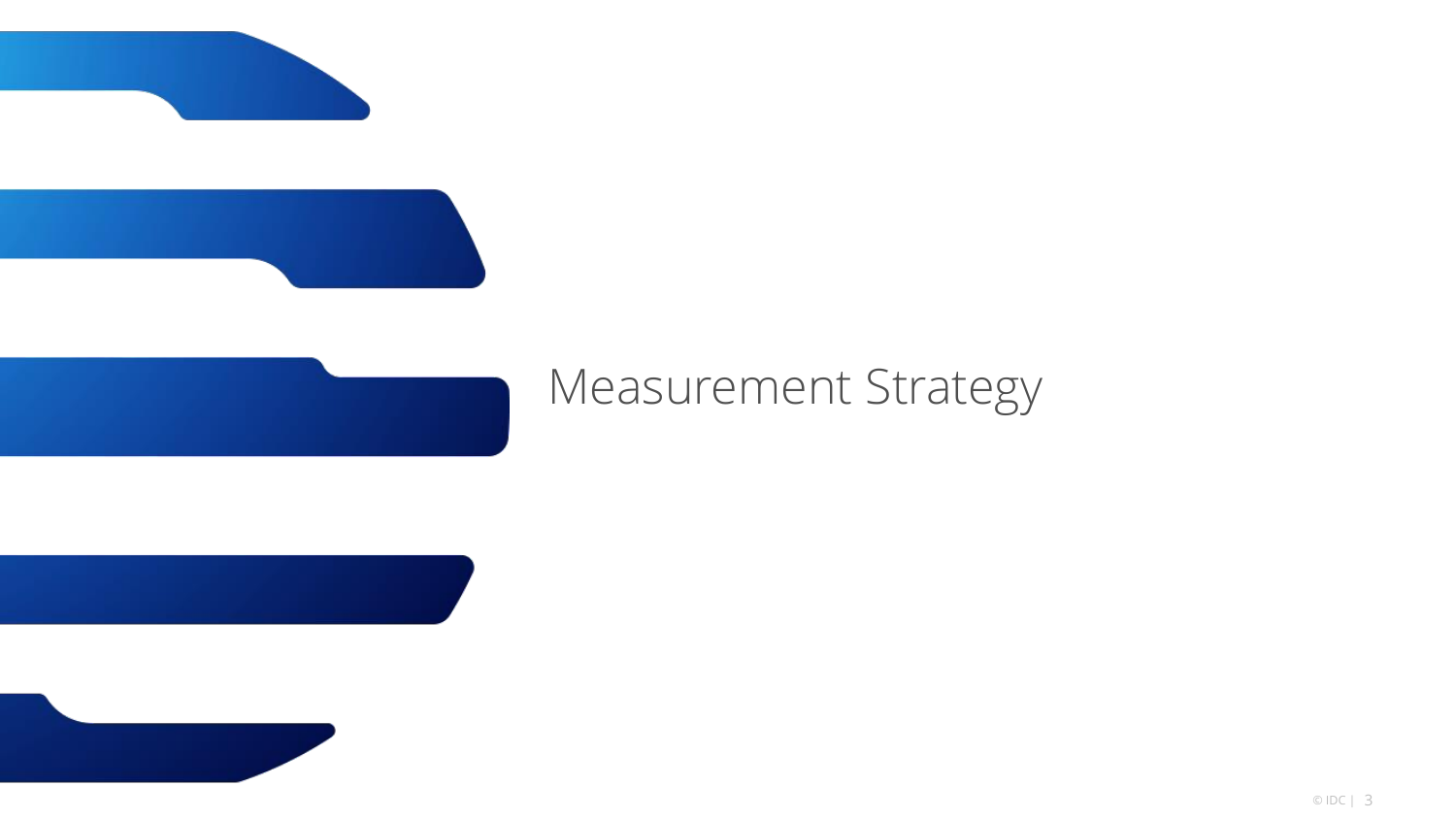

# Measurement Strategy

**Purpose** is to derive an estimate of the effort to develop and implement the 3rd generation Seabed Observatory Control System as a basis for the multi-year financing to be submitted to the Funding Consortium in January 2022.

**Scope** is the received set of functional requirements for the 3<sup>rd</sup> generation Seabed Observatory Control System that will replace the current 2nd generation Control System that is now in operation.

**Functional User Requirements (FUR)** are defined by the received requirements and the assumptions about their completeness.

There is only one application **layer** involved in this estimate

The **functional users** are the different human end-users, the seabed robot system and various hardware in the control room.

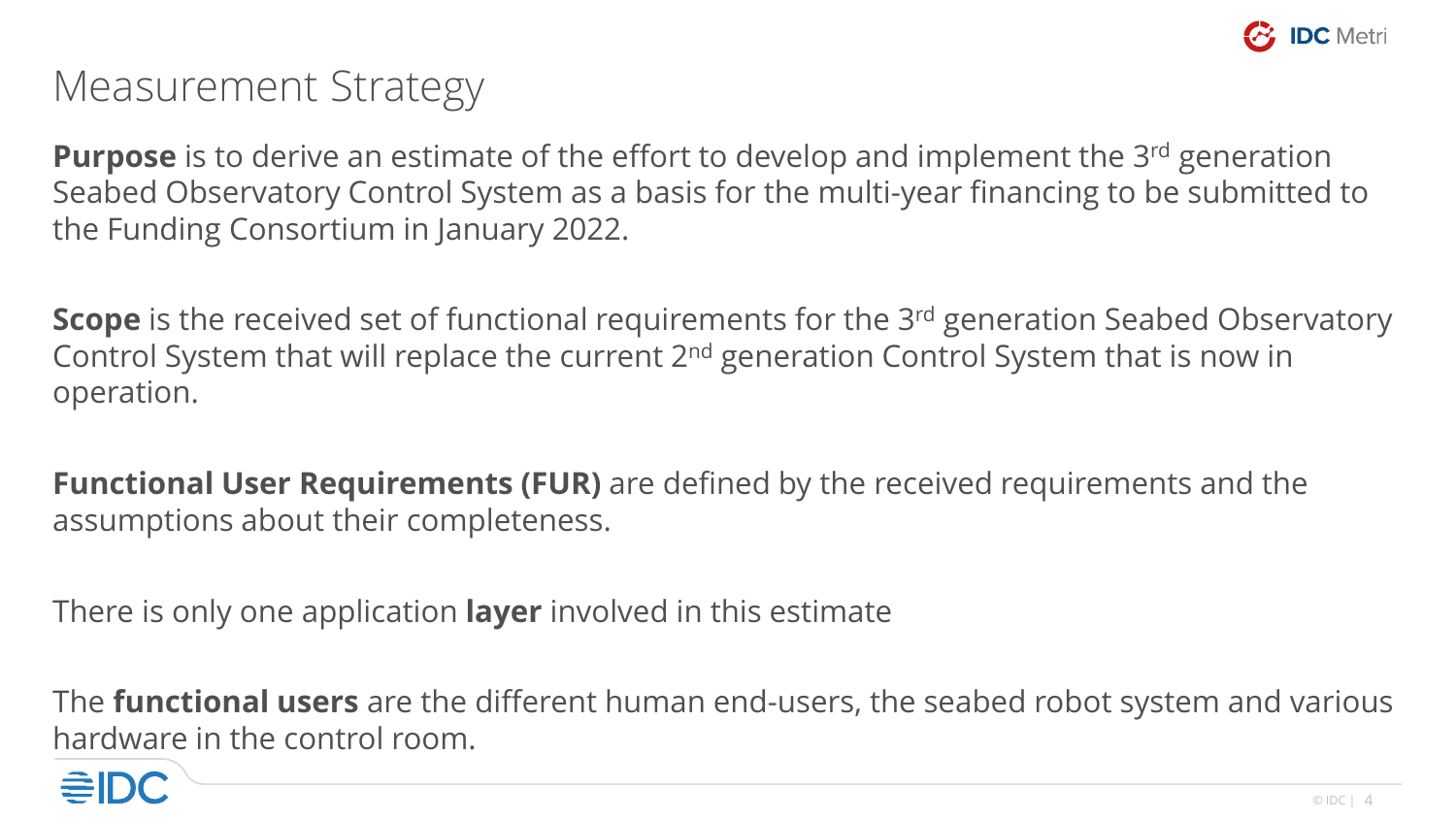



# Meet the team

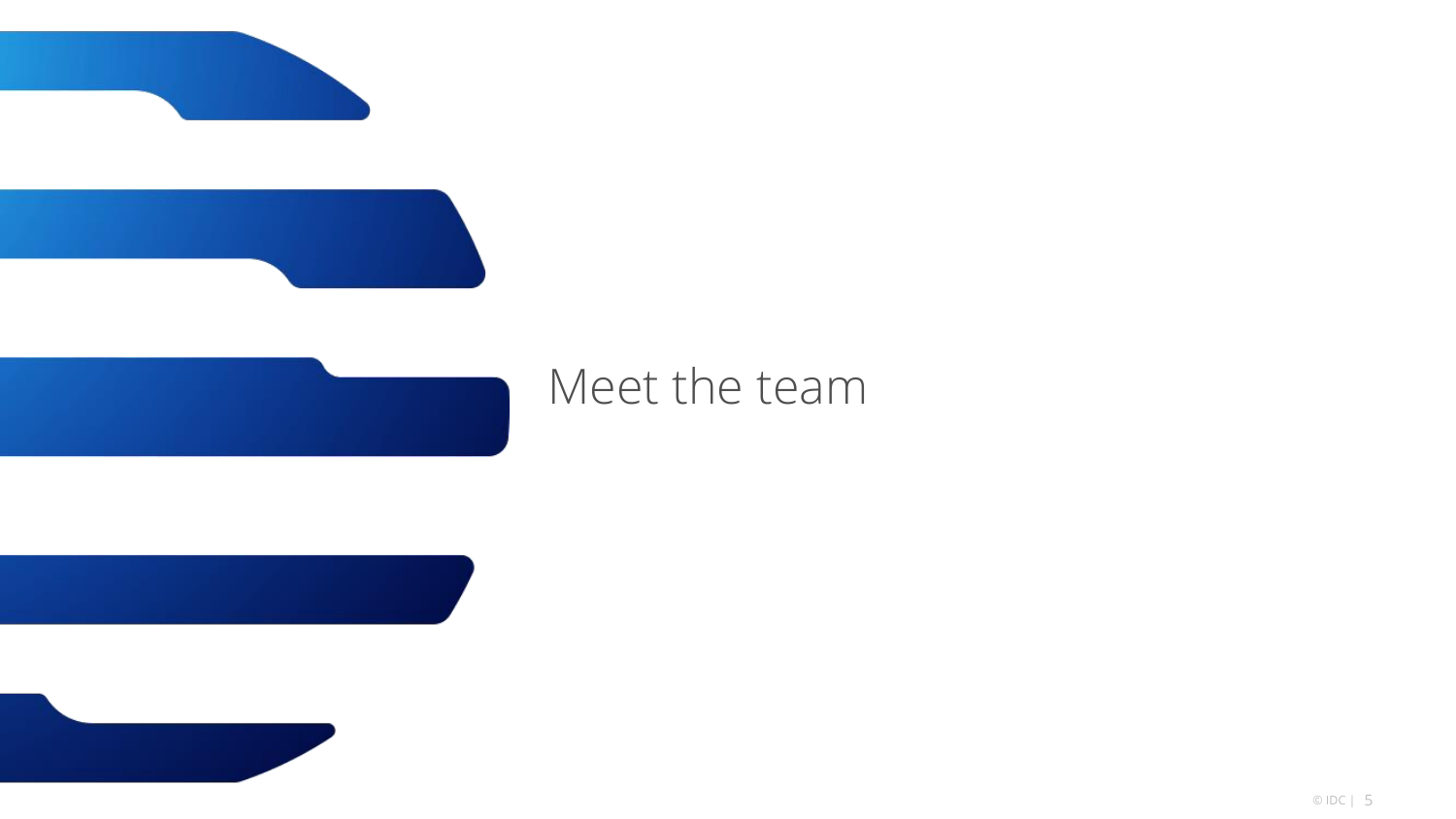

# Meet the IDC | Metri team

Harold van Heeringen *Captain*

Principal consultant IT Intelligence



Frank Vogelezang *Engineer / Observatory Manager*

Senior consultant IT Intelligence



Tom van Dee *Technician*

Consultant IT Intelligence & Benchmarking

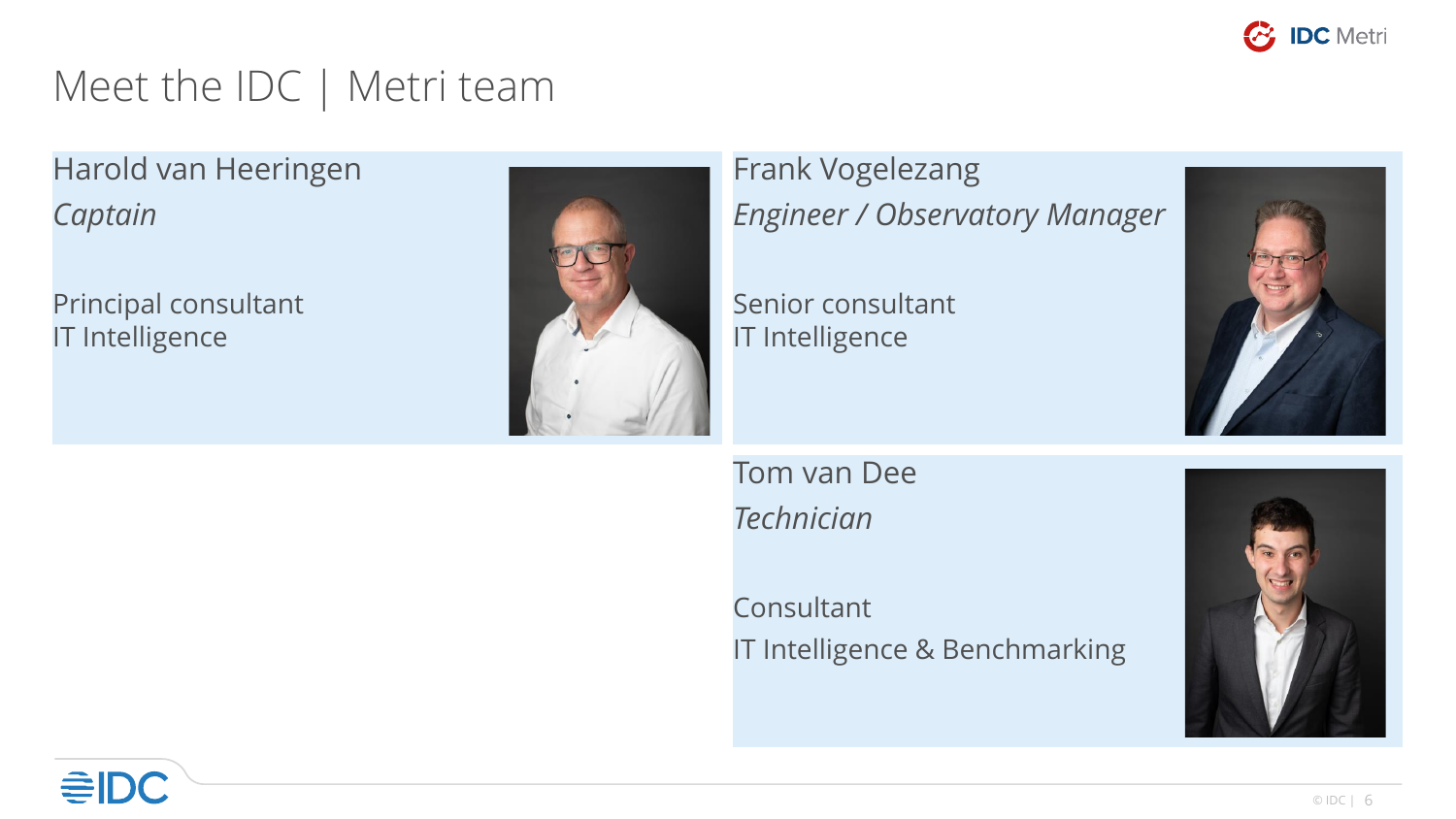



# Approach

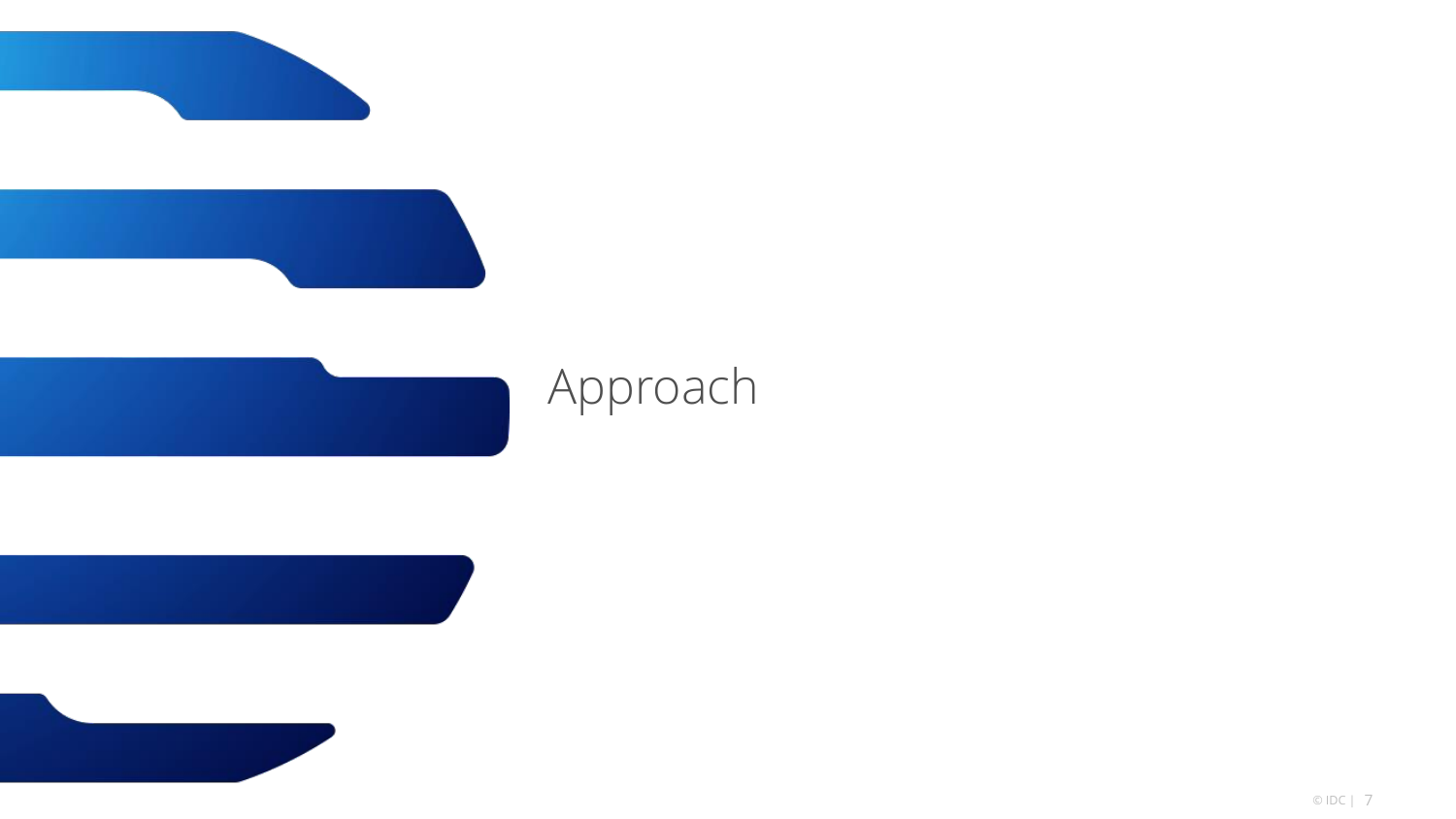

## Approach

#### **System Requirements Specification**

- The requirements are in a level of detail that allows for a class 4 estimate according to the AACEi classification.
- This means that deviations of -50% to +100% can be expected.
- This deviation is acceptable for the purpose of this estimate, a multi-year plan for the development of the 3rd generation SOCS.



#### **Average Functional Process**

Software processes are described, but not in enough detail to make distinctions in the complexity.

#### **Iceberg approach**

• Given the documentation, growth of functionality is to be expected due to discovery of details and elaboration of Non-Functional Requirements (NFR).

## **Early & Quick**

• To verify the order of magnitude for the other approach.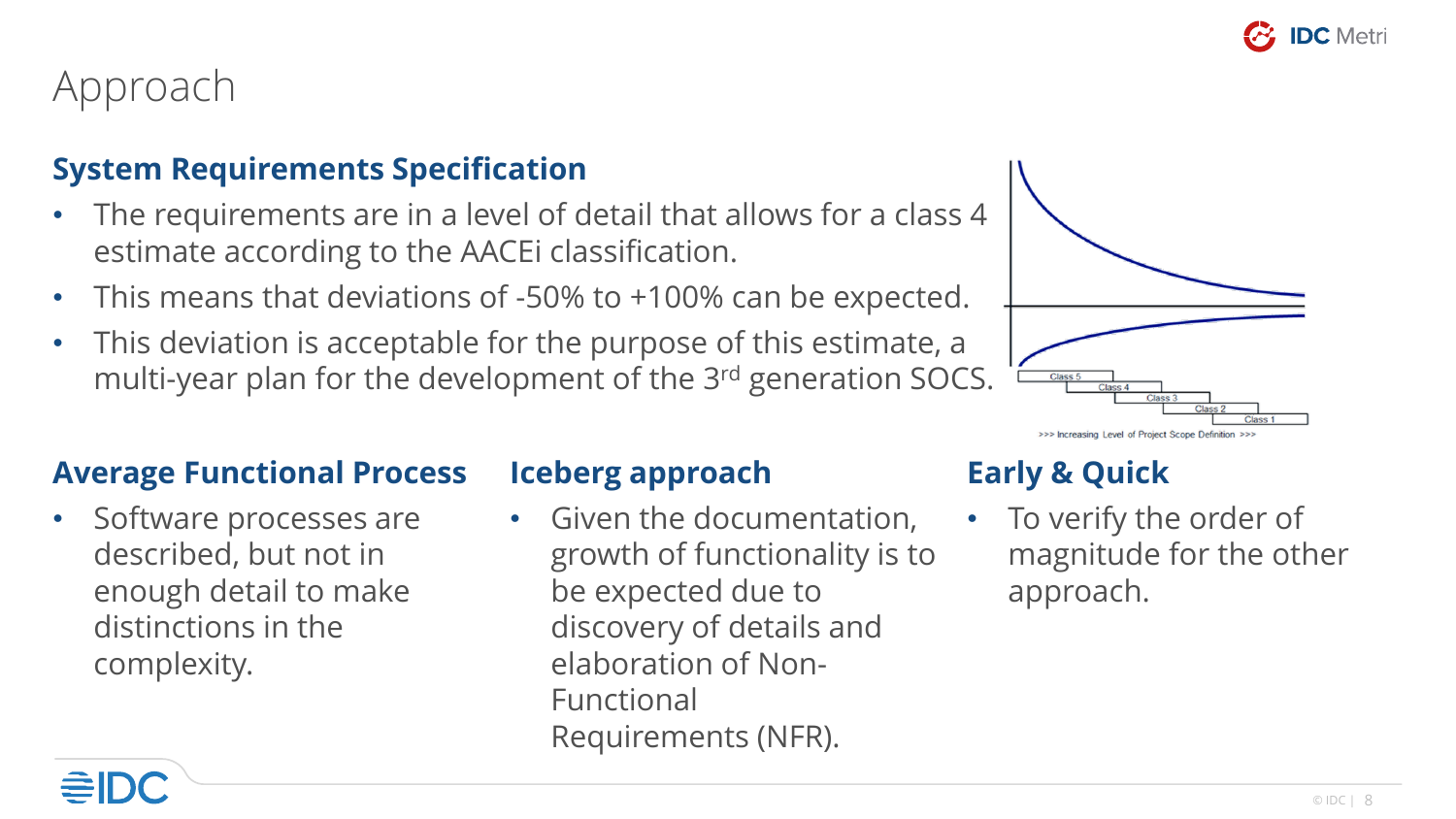



# Assumptions

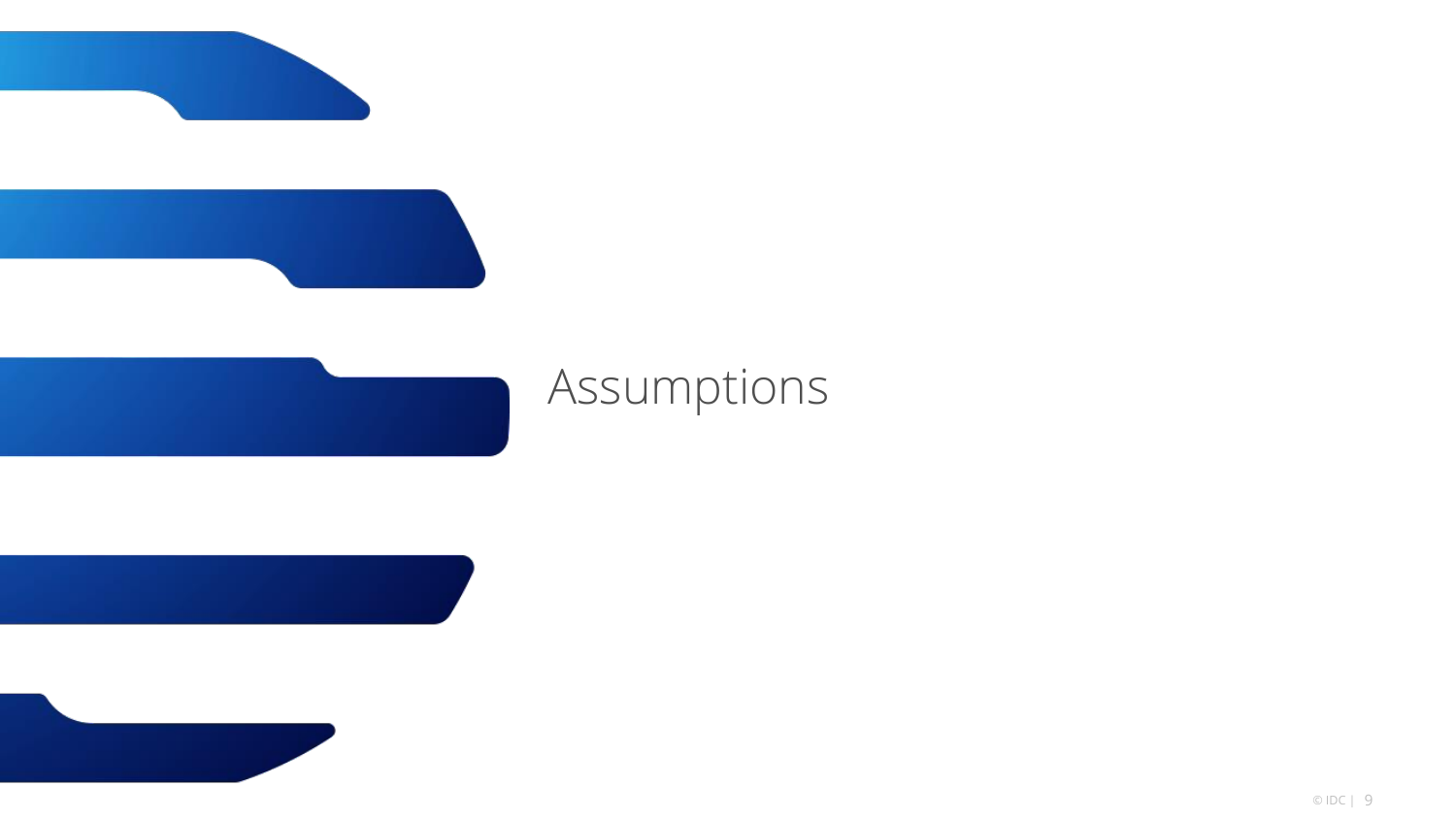

# Assumptions

### **Functional Requirements**

*In scope:*

52 front-end reqs (ch. 2)

47 operational reqs (ch. 3/4)

Need further requirements design before development

11 operational US (4.5 – 4.7)

Need user story refinement before development

*Not in scope:* Observatory Manager tools

(2.4)

## **Non-Functional Requirements Effort Estimation**

20 NFR (ch 5)

These requirements will all evolve into functional reqs

Operational software developed in C/C++

Front-end software developed in Python

60% code reuse from 2<sup>nd</sup> generation Control System (assumption)

Distributed Agile/Scrum development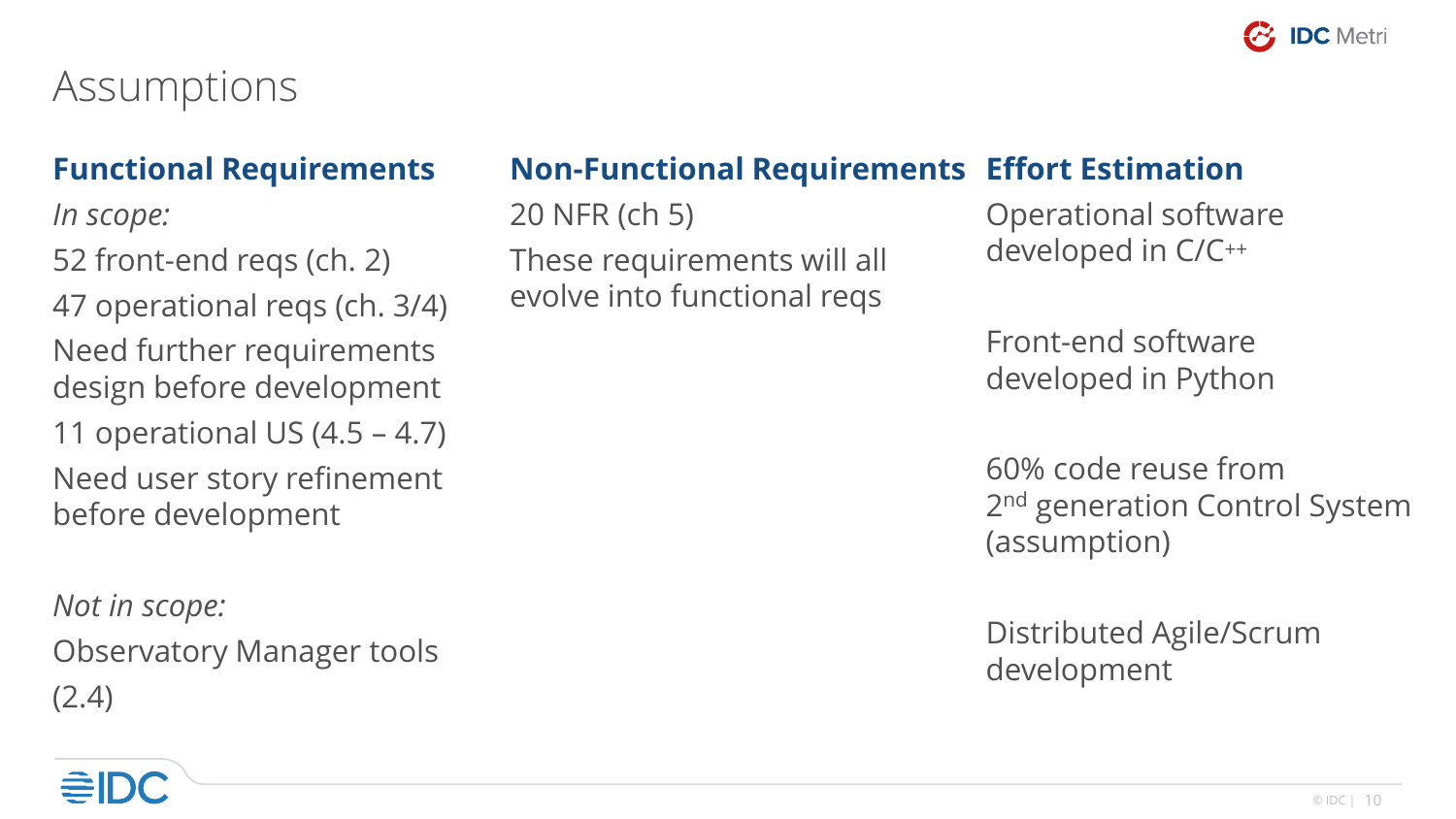



# Results

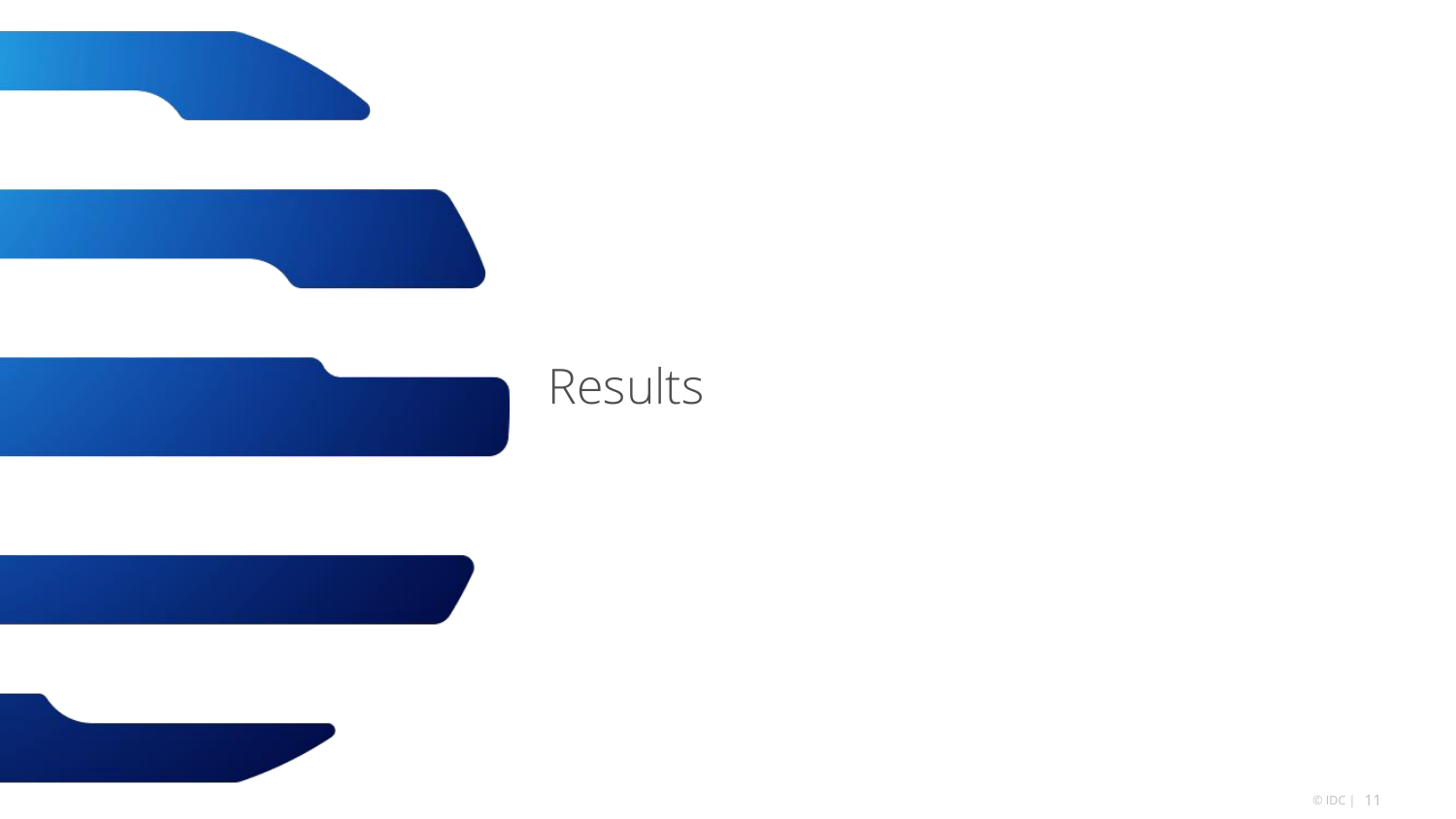

# Basis of Estimate



#### **Basis of Estimate**

As applied for the software services industry

AACE International Recommended Practice 74R-13

Developed together with

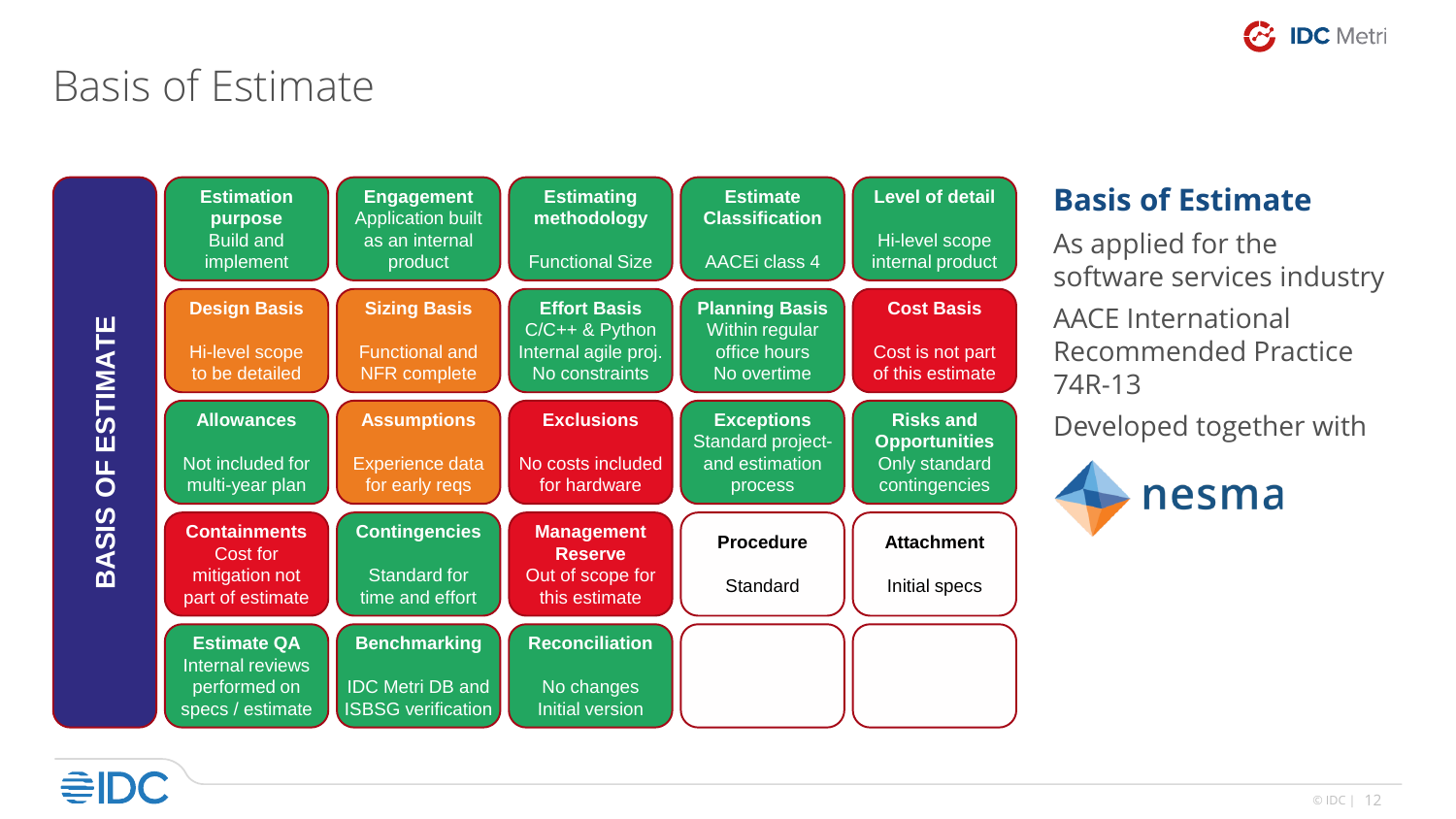

# Functional Size

#### **Average Functional Process & Iceberg Early & Quick**

| <b>Functional Processes</b> |                                                                      |             |     | <b>Iceberg CFP per func. process</b> | <b>Min</b> | <b>Exp</b> | <b>Max</b> | <b>Level</b>   | Min  | <b>Exp</b> | <b>Max</b> |
|-----------------------------|----------------------------------------------------------------------|-------------|-----|--------------------------------------|------------|------------|------------|----------------|------|------------|------------|
| 52                          | Front-end business functions                                         | $3.4 - 4.9$ |     | 7,9 Administrative env.              | 1400       | 1700       | 2450       | <b>Macro</b>   | 720  | 1425       | 2340       |
| 47                          | <b>Business functions (sometimes</b><br>detailed business functions) | $3.4 - 4.9$ |     | 9,7 Technical operational env.       | 1250       | 1900       | 2250       | Macro          | 1680 | 2375       | 2400       |
| 20                          | User-stories (operational<br>requirements)                           | 1.4         |     | 9,7 Technical operational env.       | 200        | 250        | 270        | <b>Typical</b> | 312  | 408        | 552        |
| 20                          | NFR business functions)                                              | 3.4         | 7.9 | Administrative env.                  | 200        | 550        | 750        | <b>Typical</b> | 312  | 408        | 552        |
|                             | Tools for observatory managers                                       | 4.9         |     | 7,9 Administrative env.              |            |            |            | Undefined      |      |            |            |
|                             | 140 defined processes                                                |             |     |                                      | 3050       | 4400       | 5720       |                | 3024 | 5091       | 5844       |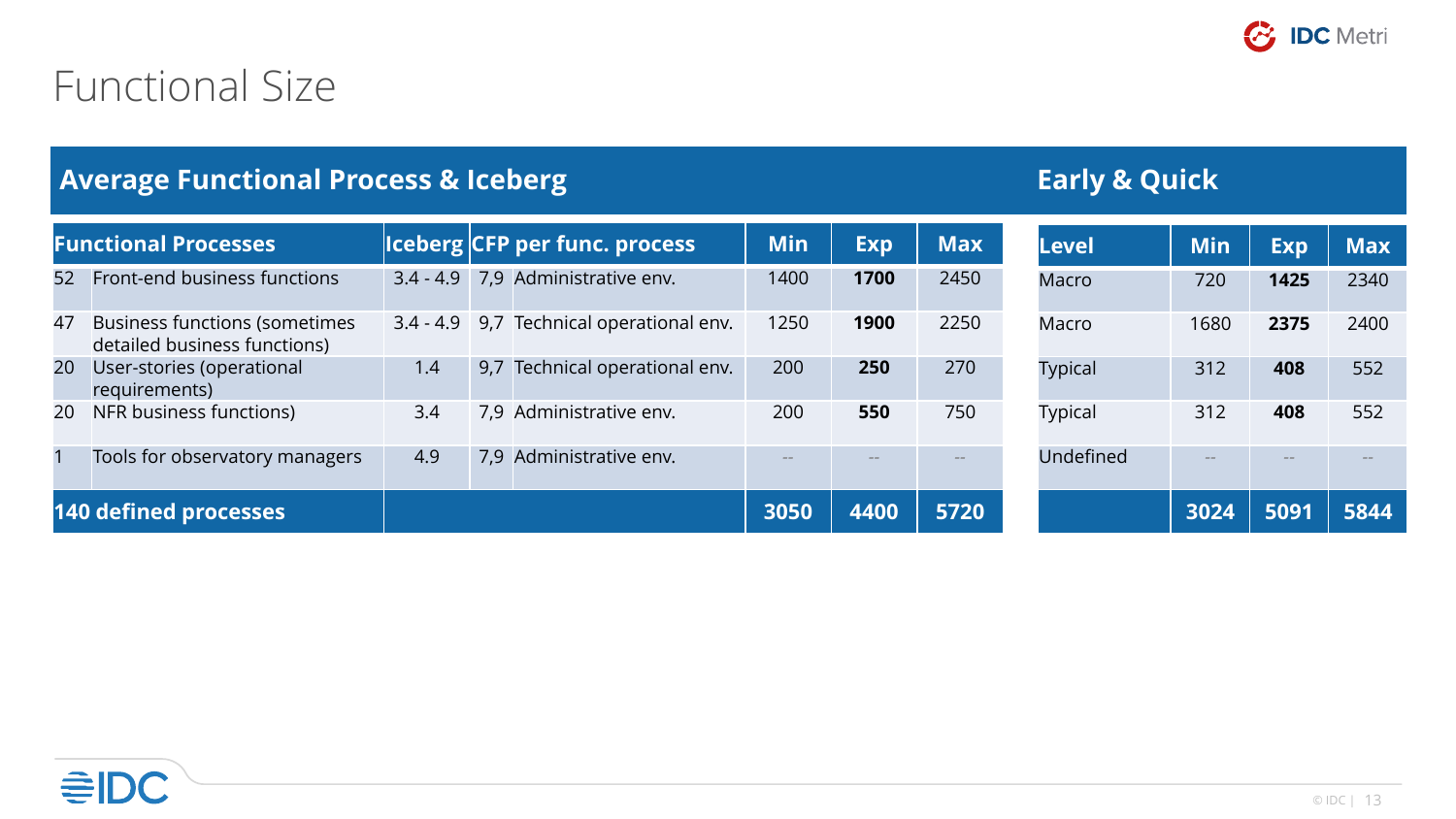

## Effort estimate

## **Project Delivery Rate (PDR) Effort**





### **Duration**

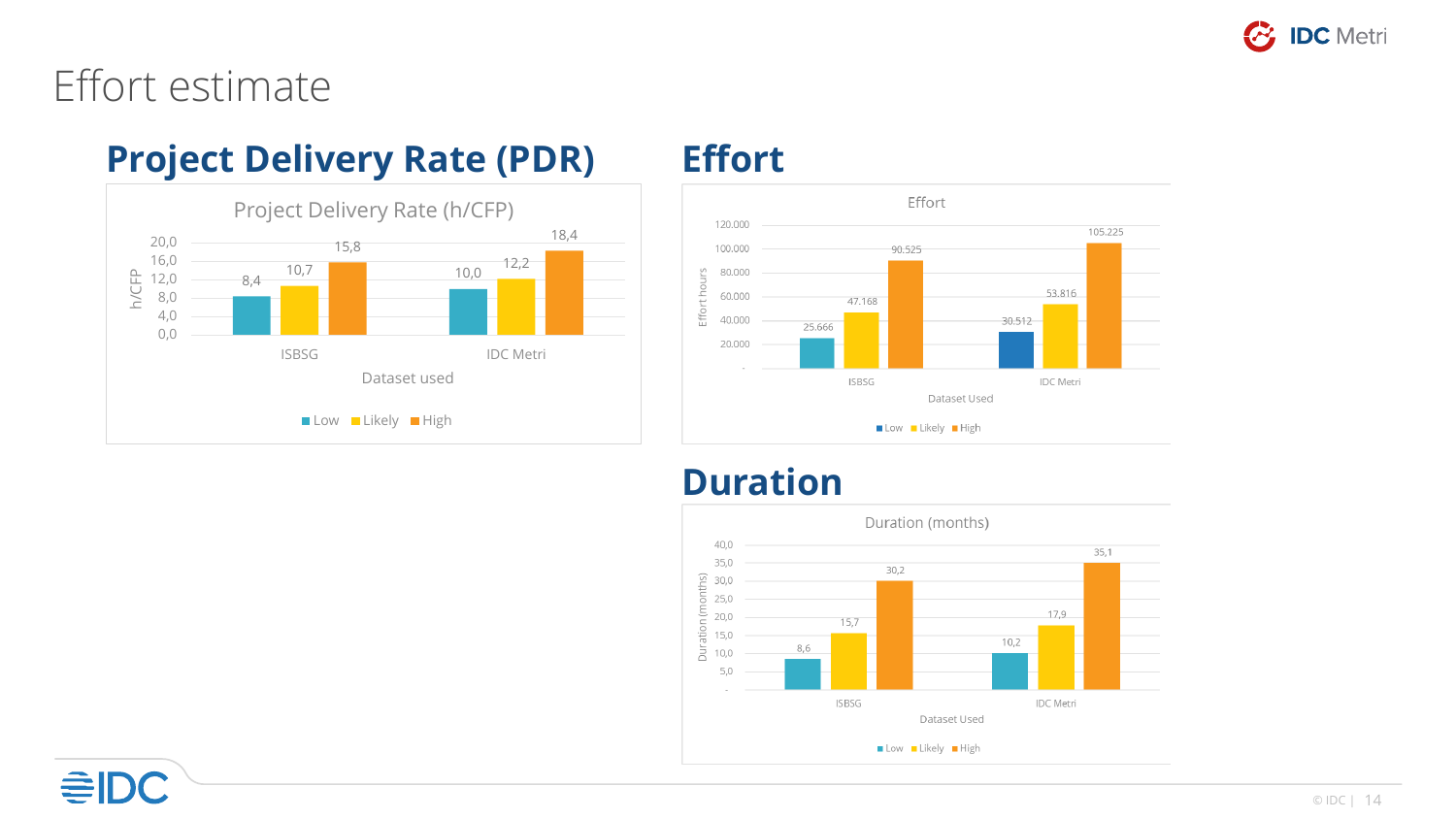

# Expected effort per activity type





Metri DB

# ≘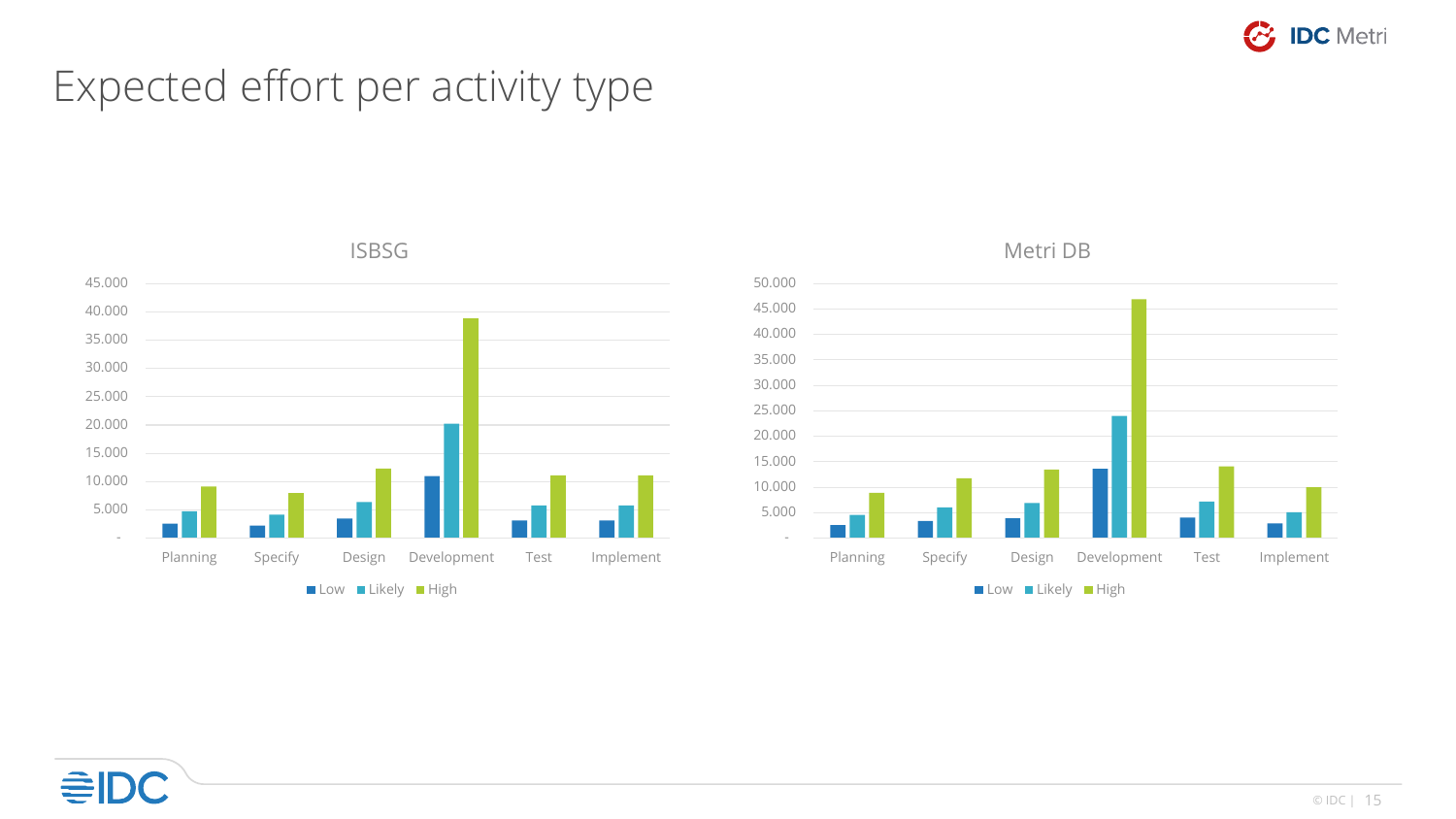

# Multi-year financing advice

## **Advice**

- Based on the current estimates the board of the Funding Consortium is advised to allocate the full capacity of the 20-person development team for the whole of 2022.
- To allocate the full capacity for H1 2023 as well.
- To reassess the required development capacity in Q3 of 2022 in time for the multi-year budget discussions for 2023.
- Investigate whether 60% re-use is an accurate assumption.
- Assign a Scope Master to make sure that the scope stays in line with expectations.
- Measure project progress regularly and calculate the actual PDR that the teams are realizing.
- Update the estimate periodically when scope and/or Project Delivery Rate are significantly different than expected.